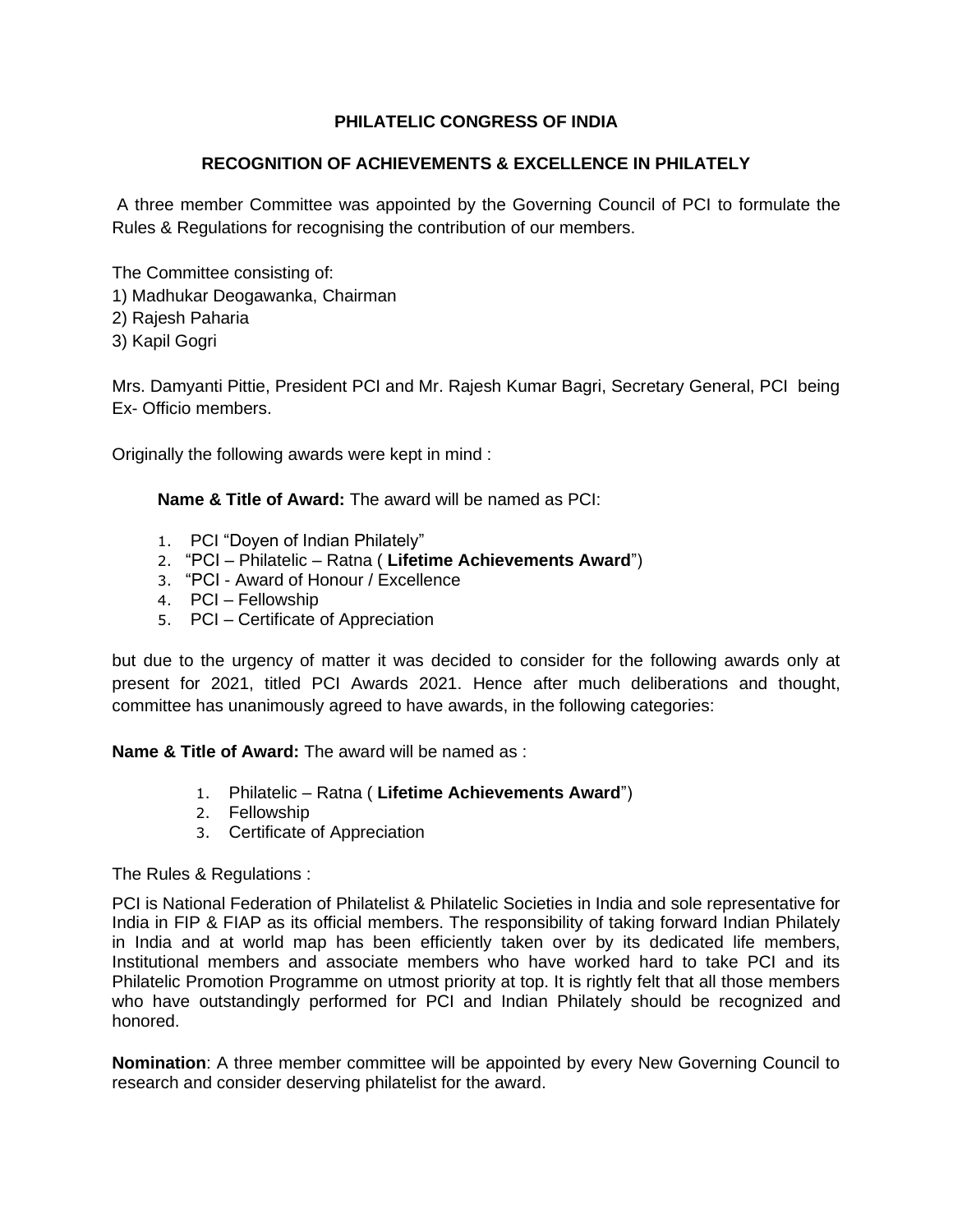It will be at the sole discretion of the committee to nominate any person upon examination of fulfilling the requisite criteria, and the nomination can be made by individuals or Member Societies affiliated to PCI.

No Judicial proceedings (whatsoever it may be), can be initiated at any point of time, against any of the committee member or PCI. Any major disagreement among the committee members will be resolved by mediation by all the office bearers of PCI, means President to Joint Treasurer.

Prior to Recommendations, committee will obtain verbal confirmation from the nominee.

The award will be given at an appropriate function, may be during National / State Philatelic Exhibition or separate function organized for the purpose or as per prevailing circumstances, for example, the pandemic of Covid 19 novel Corona virus, where everything will be virtual.

Certificate of Appreciation can be given for any number of times, whereas, "PCI – Philatelic – Ratna ( **Lifetime Achievements Award**") and PCI – Fellowship, will be awarded only once in life time.

Any of the above awards will not be awarded posthumously. Death after announcement of Award will not be considered Posthumously.

## **"PCI – Philatelic – Ratna ( Lifetime Achievements Award"),**

**Award:** a) Citation

- b) Shawl
- c) Lapel Pin,( indicating recipient of the particular honour similar to Grand prix club.)
- d) Certificate

## **PCI – Fellowship**

#### **Award:**

- a) Lapel Pin,( indicating recipient of the particular honour similar to Grand prix club.)
- b) Certificate

#### **Criteria:**

#### **For the awards, the following selection criteria may be applied :**:

- a. For Life Time Achievement Award maximum number of criteria's must be met:
- b. Fellowship : Separate rules & Regulations submitted below.
- c. Certificate of Appreciation : Separate rules & Regulations submitted below.

**\*1) Membership Tenure:** The person nominated so should be Life Member of PCI for a minimum period of 15 years, or 10 years as Institutional Member & 10 Years as Life Member.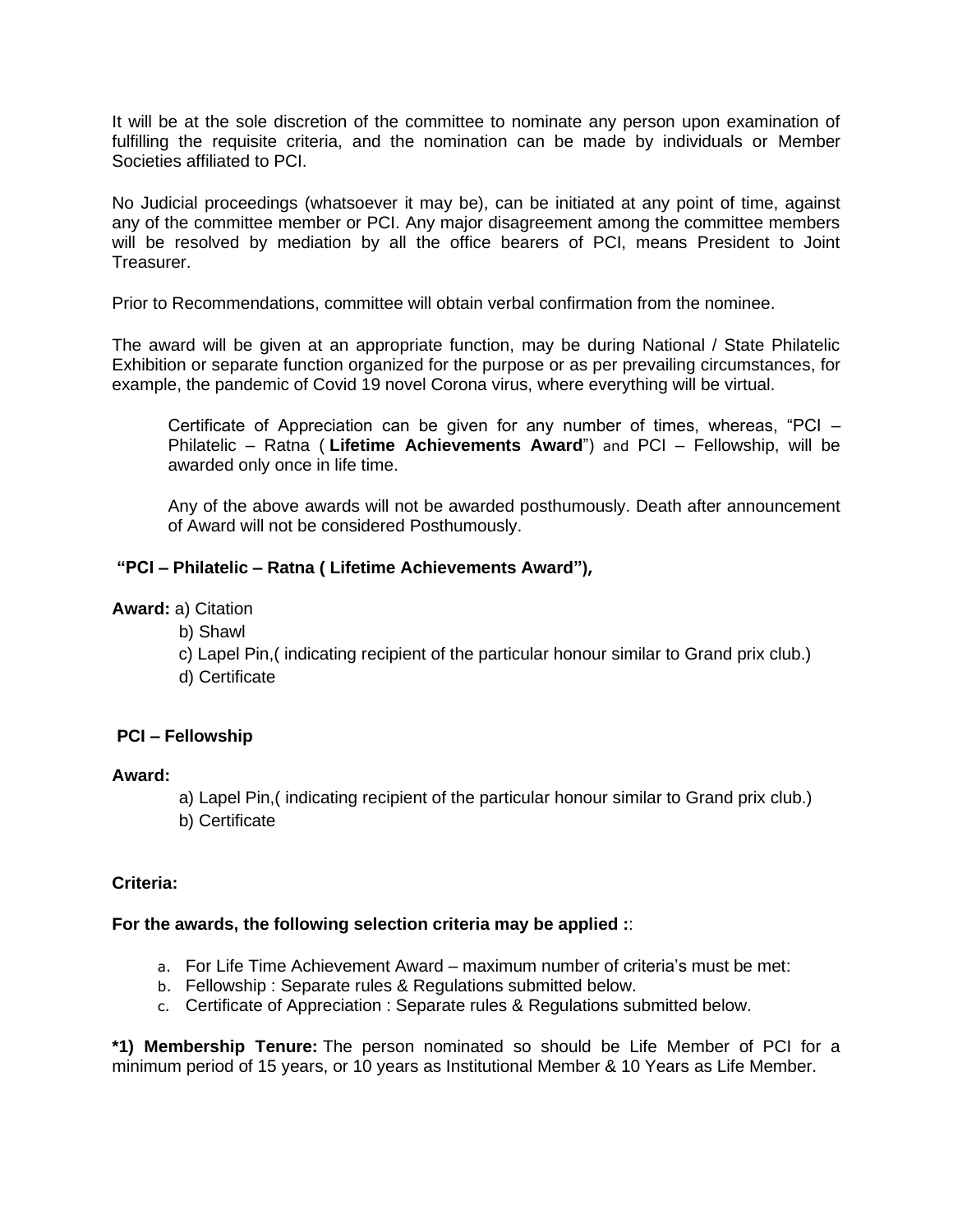**\*2) As an Active Philatelist:** He should be a recognized active Philatelist for last 20 years or more – a gap of more than 5 Years of inactive will reset the date. (explanation: he should have participated in an Exhibition 20 years back, at least in a recognized State level Exhibition, Further – suppose one was active from 1975 to 1990 but left and again joined in 2002 by participating in a National or International Exhibition will not be considered as on date but will be considered in 2022. However if the person not Exhibiting but acting as member of Jury, writing Philatelic Books or Articles, conducting seminars regularly will be considered active.

**\*3) Exhibiting Experience: a)** The person should have participated in at least 3 Exhibition under the Patronage ( Not support ) of FIP/ FIAP two of which should be out of India, during his entire Exhibiting carrier, (SAARC Countries not included). Literature awards will not be considered for this Clause.

**b)** The person should have participated in at least 2 National Exhibition, recognised by PCI.

**c)** The Person should have minimum two recognized Exhibit one of which should have received a minimum of FIP Large Vermeil in addition to a National Gold Medal. The other one a minimum of National Large Vermeil, Relaxation of one medal level once, ( Example: either FIP Vermeil or National LV, but both will not be lowered by one level) may be considered in exceptional case at the sole discretion of the committee.

# **Or ( C or D )**

**d)** One Exhibit which has received a minimum of FIP Large Vermeil and National Grand Prix of Championship Class recognized by PCI. or minimum 2 FIP Gold or above

For this purpose we also have plans to evolve a point system, which will take some time to obtain from members and compile a Data Bank. A request letter/ email will be sent to all the members.

**4) Philatelic Research:** Philatelic Book on an original research subject or Minimum of ten original research articles ( should not be on subject already dealt with, or some new find item on already researched and published subject) published in International / National Philatelic Magazines or Journals of repute, say SIGNET, INDIA POST, LONDON PHILATELIST etc. (Articles Published in State Level Institutional Magazines, Exhibition Souvenir, E – magazines or blogs or virtual Magazines will not be considered.) In this regard interpretation of Committee will be final and binding upon all concern.

# **5) Stamp Designer/ Web Site info Provider / -----**

**a)** A person who has designed at least two Postage Stamp for India Post or a major Postal Administration, who is not only the member of UPU but having population of more than 20 million. ( My Stamp, or such Auxaliary items will not be considered)

**or**

**b)** An Active website owner and administrator for last 10 years, fully dedicated to Philately and being updated regularly, ( at least once a month) without break. Commercial or sales / purchase sites will not be considered.

**6) Administrative Role: Founder Member,** Executive member of PCI Governing Council for at least 3 terms, and or International / National Jury, or member of Philatelic Advisory Committee,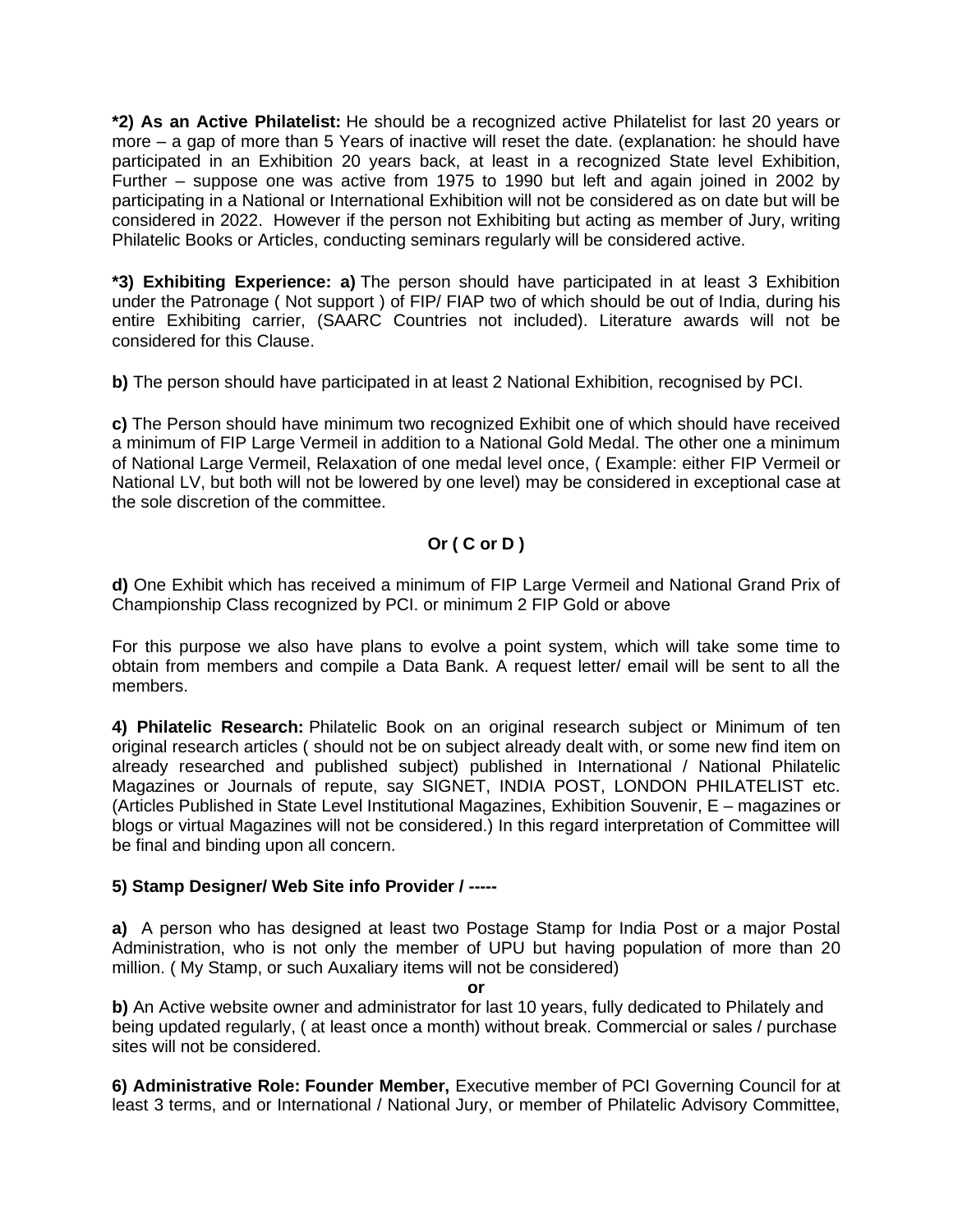in the Department of Post, Ministry of communication, Govt. of India, or board member of FIP commission.

**7) Organizational Support and Contribution to the objects of PCI:** Helped PCI in organizing/ arranging governmental / or departmental / India Post support for National or International Exhibition organized by PCI or significant contribution, personal or arranging sponsor for the exhibition or PCI, and major role in organising International Seminars in association with PCI.

Apart from the above, the Committee may consider any other name or Honor to exceptional candidates. In this regard also the interpretation of Committee will be final and binding upon all concern.

## **\*8)Alignment:**

\*The Person shouldn't have been convicted of any criminal charges in last 20 years or any criminal case pending against him in any Court of Law. Even if he fulfills all other criteria

\*With the approval of PCI Governing Council, These rules can be changed or amended at any time without prior notice or information.

\*Mandatory Clause

### **Criteria for PCI Fellowship:**

From next year Nominations may be called for or selected, which can be by self or by others.

The person selected be;

Life Member of PCI for more than five years of good standing.

The person selected should fulfill at least one of the following critetia:

1) The Person has Contributed in Signet with at least two Original Research Articles.

2) Significant Contribution towards Promotion of SIGNET or PCI, and it's cause.

3) Authored some Original Research Book. (Compilation, Catlouges, reproduction, copy and similar works will not be cosidered)

4) Administrating or Editing Philatelic Magazine, Website or blog for more than 5 years.

The person selected shouldn't be accused of any moral turpitude or heinous crime; be under prosecution for any crime related to philately or shouldn't be black listed by India Post.

## **Criteria for PCI Certificate of Appreciation:**